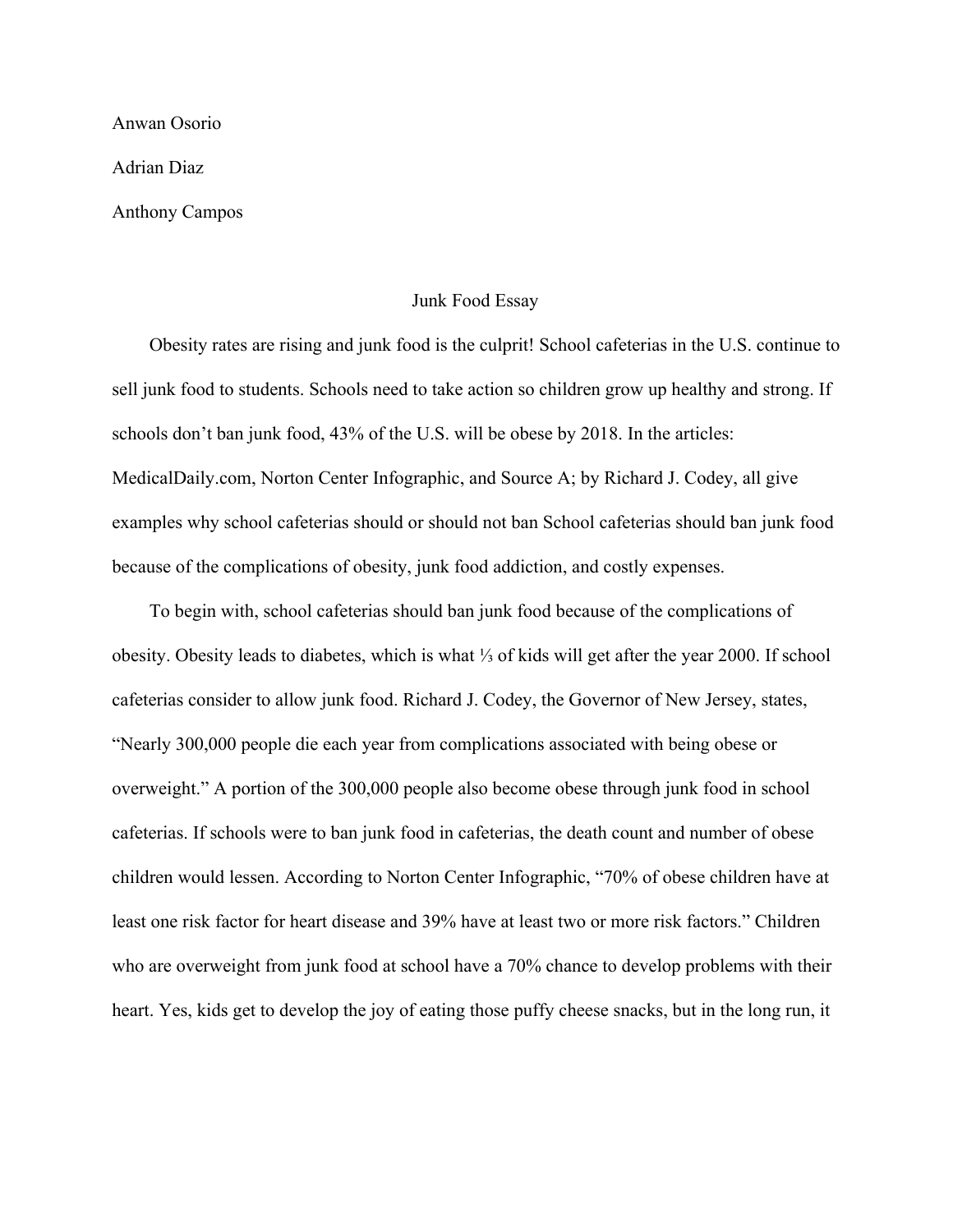won't be fun knowing that they didn't have a longer lifespan than your son or daughter. Schools should ban junk food in cafeterias because of obesity.

 To add on, school cafeterias should ban junk food because of junk food addiction. Since the year of 1970, children obesity rates have increased by 500%. According to MedicalDaily.com, the author states states, "He told Mental Floss that some foods are purposely made with ingredients so that you crave more food or you just add enough sugar or salt until your mouth explodes with flavor." This leads to junk food addiction because you will always be craving more junk food. The craving of more junk food will then lead to obesity and that's bad. Sugary snacks can become a drug; according to MedicalDaily.com, the author tells us, "As far as sugary snacks, new research shows sugar may be just as addicting as crack." If it is addicting as crack, children will want to eat sugary snacks all day long. If children are eating sugary snacks all day long, it can lead to diabetes so in order to prevent that schools should ban junk food. Junk food addiction is bad so schools should ban junk food not only because of junk food addiction, but also because of costs. People think that schools should not ban junk food because all it does is just removes a food option. The truth is that schools do this so kids can make the healthy choices and not become obese.

 Furthermore, schools should ban junk food because of costly expenses. About 25 million kids are overweight obese in the US. According to Norton Center Infographic it informs, "By 2018, the US will spend \$344,000,000,000 on obesity-related healthcare costs." If civilians made better food choices, we wouldn't be spending our money on obesity-related healthcare costs. We could've been spending our hard earned money on resources like food and water. Money we spend on obesity-related costs may also increase our countries debt. In the Norton Center